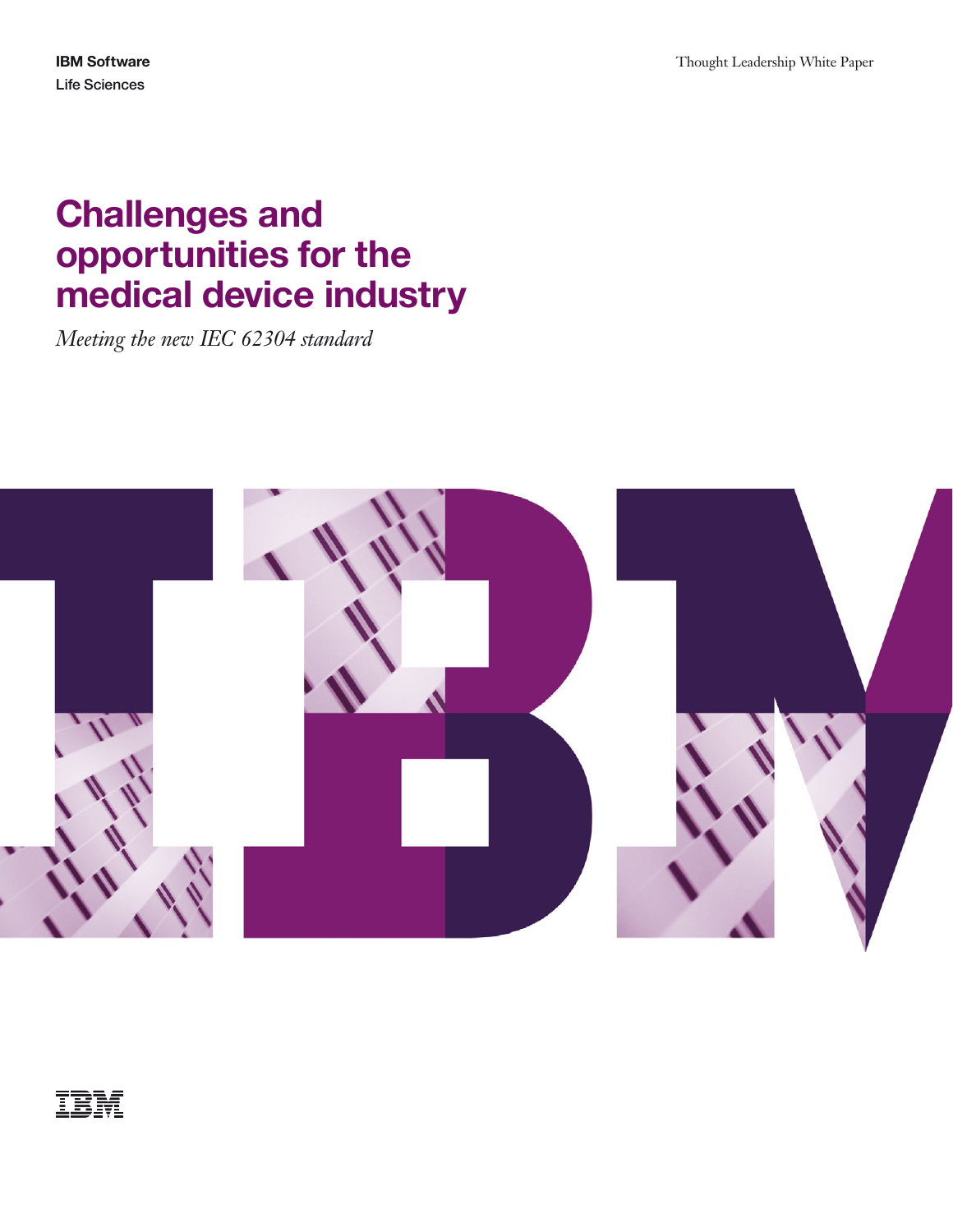## **Contents**

- **2** Executive summary
- **2** Changes in the medical device field
- **3** What is so hard about software?
- **4** Disciplined agile delivery: Flexibility with more structure
- **4** Meeting the specification: A look at some of the details
- **6** Process steps for IEC 62304 compliance
- **7** Performing the gap analysis
- **8** Choosing software tools for IEC 62304
- **11** Conclusion

#### **Executive summary**

The recent IEC 62304 standard for medical device software is causing companies worldwide to step back and examine their software development processes with considerable scrutiny. While software development and testing is still an integral part of overall system design and production, the IEC 62304 standard focuses on software as a separate life-cycle process with specific needs for risk management and safety assessment.

With IEC 62304, the world has changed—country by country for medical device manufacturers. This doesn't mean, however, that complying with IEC 62304 must slow down your medical device software development. By applying best practices guidance and process automation, companies have a new opportunity to improve on their fundamental business goals, while getting through regulatory approvals faster, lowering costs and delivering safer devices.

This paper will explore what IEC 62304 compliance means for manufacturers in some detail, and also describe the larger context of systems and software engineering best practices at work in many of today's most successful companies.

### **Changes in the medical device field**

The IEC 62304 standard points to the more powerful role that software plays in the medical device industry. Once hardware was king. Older systems used software, of course, but it was not the main focus, and there wasn't much of a user interface. Software was primarily used for algorithmic work. Not to overly generalize, but the focus of management was on building hardware that worked correctly; software was just a necessary element of overall implementation. Now with complex UIs, easy-to-use-at-home medical devices and systems, etc., software has taken on a much more vital role.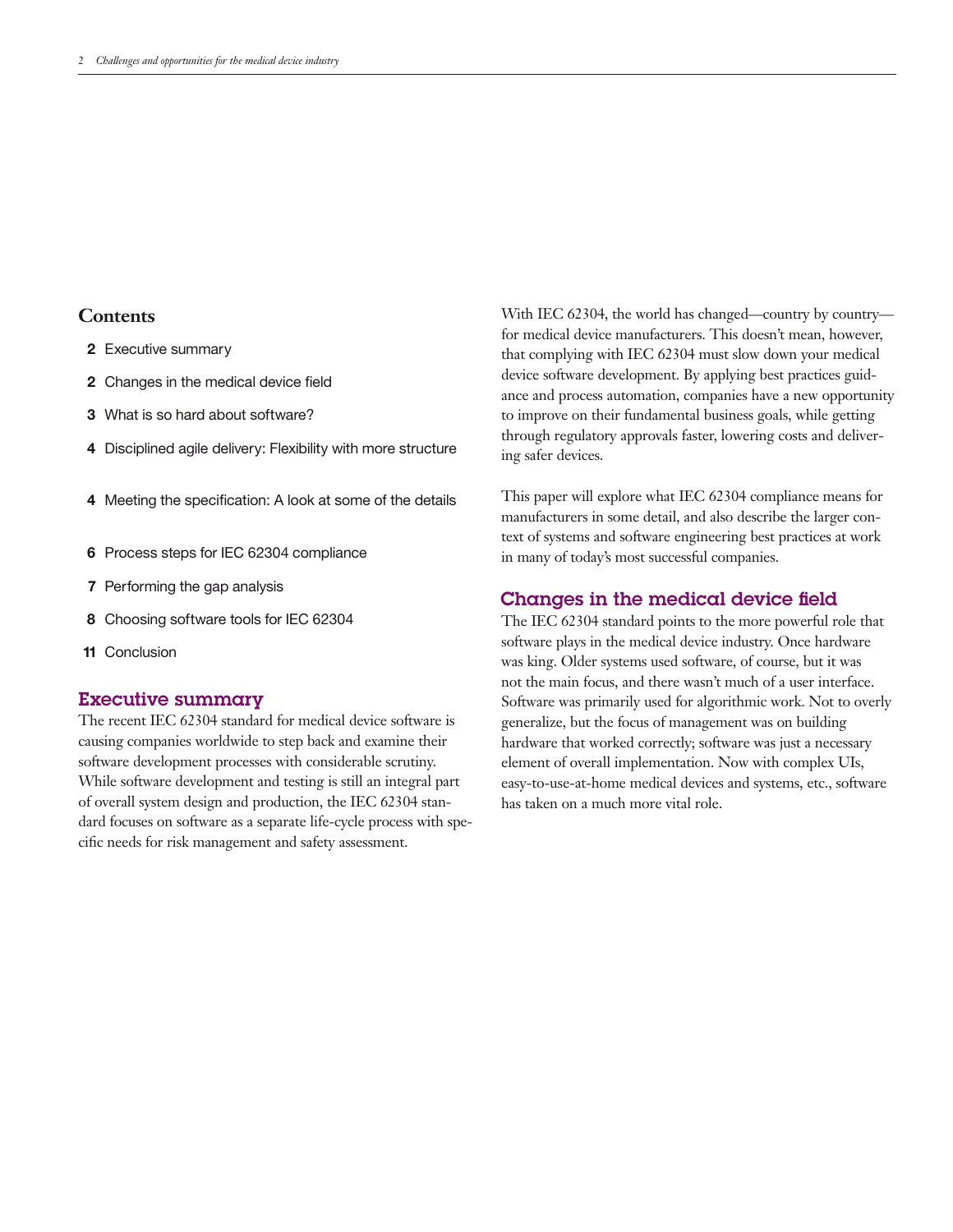Today, software is clearly where the consumer value lies. The embedded software is creating competitive differentiation for manufacturers. Thus, software developers are beginning to play a greater role in the design, architecture, and functionality of medical devices. Tried and true software development methods are also being woven into the overall product engineering process. And the more flexible (some might say "agile") those methodologies are, the better. That's because requirements change more fluidly than ever before. Rigid requirements are a thing of the past. While still widely used, waterfall methods can no longer simply freeze requirements, create the corresponding code, then test against the requirements and hope (often optimistically) that the finished product maps to early expectations. These methods must recognize that changes occur to requirements over the course of the life cycle, and adopt the appropriate levels of flexibility in order to cope.

Rapid changes in supply chains and changes in requirements midstream during a given product delivery cycle are causing some degree of chaos for engineering teams, including software development teams. Now, the IEC 62304 standard requires traceability (the ability to ensure requirements map to each element in the software code) in the software delivery process. But as software teams working in this bold new world seek to adopt agile techniques to better meet deadlines and expectations, they are struggling to embrace the demand for traceability, which is simply not the "sweet spot" for agile development.

So the question is, how do we introduce more rigor to the development process and meet the needs of this new industry standard?

## **What is so hard about software?**

Coordinating people, processes, and tools is never easy. So why does a greater role for the software component make the effort even harder? The primary difficulty has to do with the nature of software itself. While the best thing about software is that it is soft (i.e., relatively easy to change), this is also its riskiest attribute. Unlike bridge construction, most software does not deal with natural phenomena where laws of physics or materials provide a well-understood framework. Instead, most software is constrained only by human imagination. The quality of software is judged not by precise mathematics and physical tolerances, but by the degree to which it satisfies a user's expectations, which can be highly subjective.

For these reasons, agile and iterative delivery methods enforce frequent stakeholder review of the working software under development, which helps guide software projects toward more satisfactory outcomes. But, as noted earlier, software practitioners following the more "pure agile" methods—such as Scrum or XP—may find that the new emphasis on requirements in IEC 62304 demands a more formal, less "agile-feeling" life cycle. Pure agile methods need to be scaled up with additional guidance from configuration and requirements management practices, at a minimum. Modeling your architecture is another great way to scale up your process to the requirements expected of IEC 62304.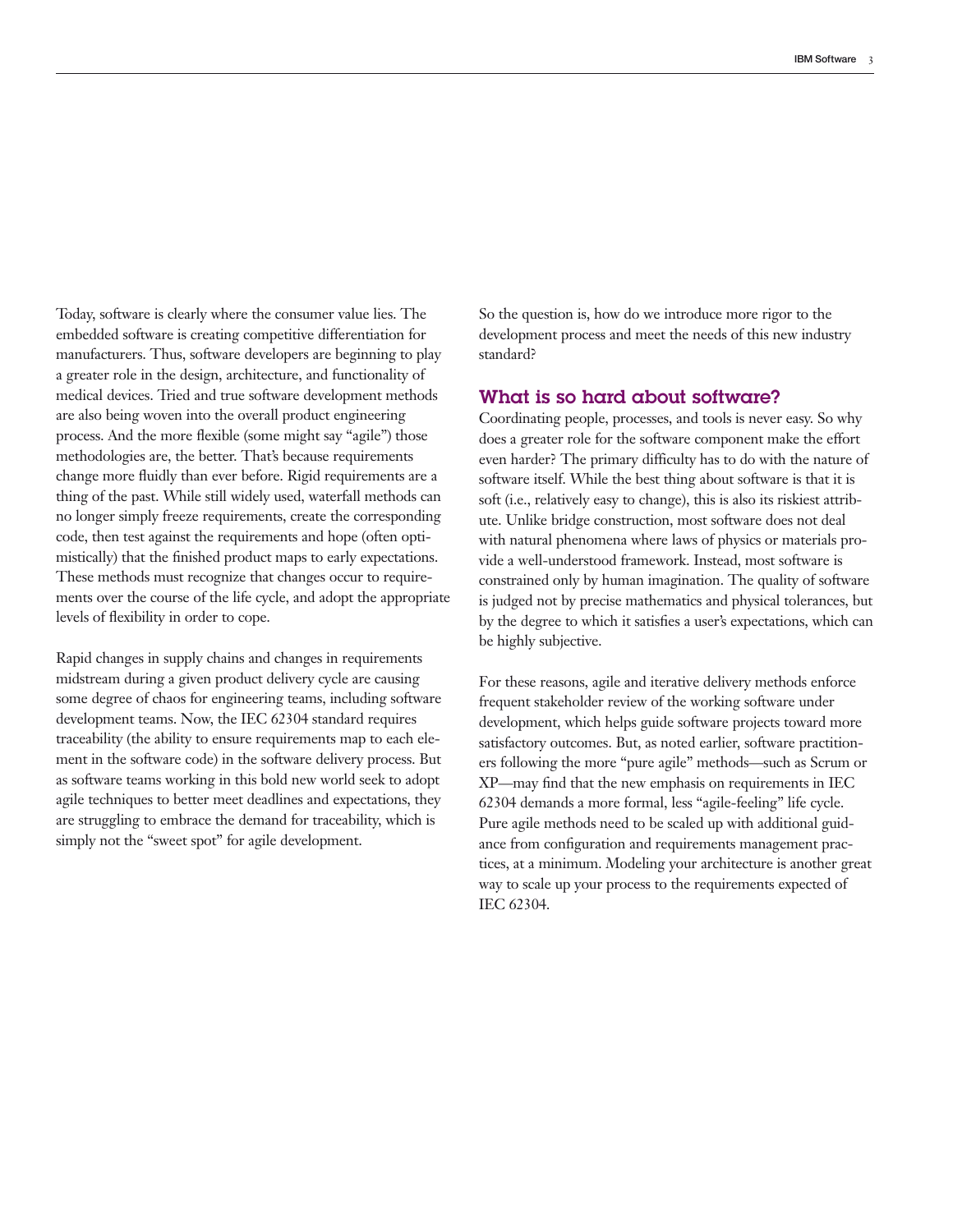The good news is that this standard doesn't require a specific software development and delivery process. You can use your traditional "waterfall" methods if you like; you can use the Unified Process (UP) or one of its flavors, such as the IBM® Rational® Unified Process (RUP); or you can tailor your agile development practices to conform to IEC 62304 requirements.

The following section discusses the best new approach for handling the software component in modern medical devices, especially in light of the IEC 62304 standard.

# **Disciplined agile delivery: Flexibility with more structure**

As many agile software development methodologists are quick to point out, agile techniques were never meant as an excuse to be undisciplined. Beginning with the agile manifesto in 2001, the emphasis on results over process does not mean that following the process is unimportant; rather it simply means that agile teams keep the ultimate goal in mind, using frequent iterations (stages during which functioning software can be tested and demonstrated to stakeholders) and frequent course correction as the project proceeds. At the same time, some of the "high ceremony" work flows used in more traditional methodologies such as architecture, configuration and change management, and traceability—were set aside as cumbersome sub-processes not needed by small, co-located teams working closely on an hourly basis.

Over time, these agile methods—XP and Scrum are two of the best known—proved successful, and more traditionally minded software development organizations began to take notice of the results that agile teams were achieving. Yet the problem was clear: how do teams that need a little more discipline (for a variety of reasons such as culture, service level agreements, compliance, safety, and contract restrictions) adopt agility to achieve these same results? In many cases, these are larger teams who must manage the scale of operations defined by a geographically distributed workforce.

Enter Disciplined Agile Delivery (DAD). At its essence, DAD provides teams of any size many of the benefits of traditional methodologies while retaining the results-oriented spirit of agile development. Of course, it will not always be the case that a development team working on the software components for a medical device will be a large team, but the traceability required by the IEC 62304 standard demands more than a purely agile approach, and DAD offers a solution. A full discussion of DAD<sup>1</sup> is beyond the scope of this paper. But suffice it to say that the overall quality management concerns introduced by the new the IEC 62304 standard are addressed by DAD.

# **Meeting the specification: A look at some of the details**

Traceability, reporting, architecture, requirements management—all these "high ceremony" attributes of more traditional iterative processes can be applied to a medical device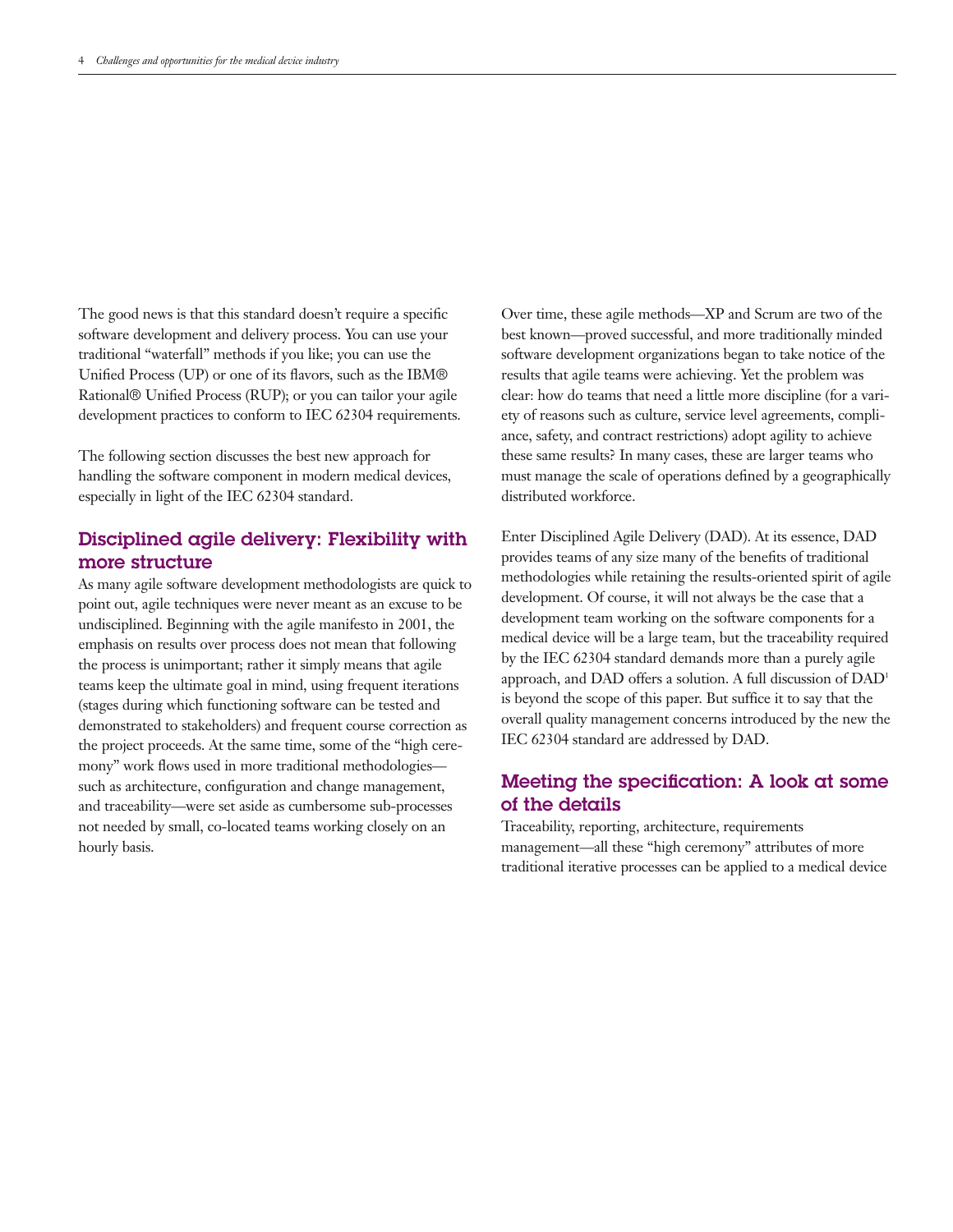team's agile software methods without slowing down the project. This additional rigor is what the IEC 62304 standard demands. The real question becomes: what key elements do you need in any process, and how are those elements linked together? This section will discuss some of those elements. This is not a comprehensive list, but it covers several of the essential requirements and how they affect software delivery teams. For a complete list please refer to the actual IEC 62304 document.

The IEC 62304 standard states that requirements analysis must be part of the software development process. The requirements analysis discipline establishes the high-level requirements of the system being designed, then derives lower-level requirements from those until the process produces requirements with sufficient information to enable coding; these lower-level requirements detail the complete system, including potential faults and interfaces between systems. These can be developed iteratively, in an agile process, but the IEC 62304 standard demands that they must be documented. Requirements also need to link to other phases of the process, including the software architecture, test cases, and so forth. The general idea is that someone can look at a requirement and understand what should be implemented and what tests must be performed to prove the requirements are met. Requirements typically are written by systems engineers as simple text early in the design process as they capture ideas on paper.

Another discipline required by an IEC 62304 guided process is architectural design. This turns the requirements into a coherent architecture so developers can understand how the requirement

will be met and ensure there aren't any overlaps or holes in the requirements as described. Graphical images often are used to help development teams visualize an architecture emerging from the requirements. The graphics should map to the actual code, which provides the means for traceability from requirements all the way to the code.

A key part of the overall process is failure mode and effect analysis (FMEA). FMEA is a powerful tool for explaining the potential failures to a regulatory agency. It shows how the identified failure points map to the requirements and the tests that need to be run in order to prove that the failure can be handled correctly. Fault Tree Analysis (FTA) is a graphical way to help analyze the system to see where a failure is likely to occur. Typically used during the early analysis phase of development, FTA diagrams show how failures interrelate. FTA diagrams combined with FMEA create a comprehensive strategy for identifying, understanding, and tracking potential failures.

Another important discipline is testing. The IEC 62304 standard discusses both integration and system testing. Integration testing can help ensure that different components actually work together and do not cause unanticipated behaviors. System testing treats the whole system like a black box and helps ensure that high level requirements are met by the system itself. Each testing discipline is critical for meeting the requirements of IEC 62304. They also are quite useful for ensuring that your device works as expected.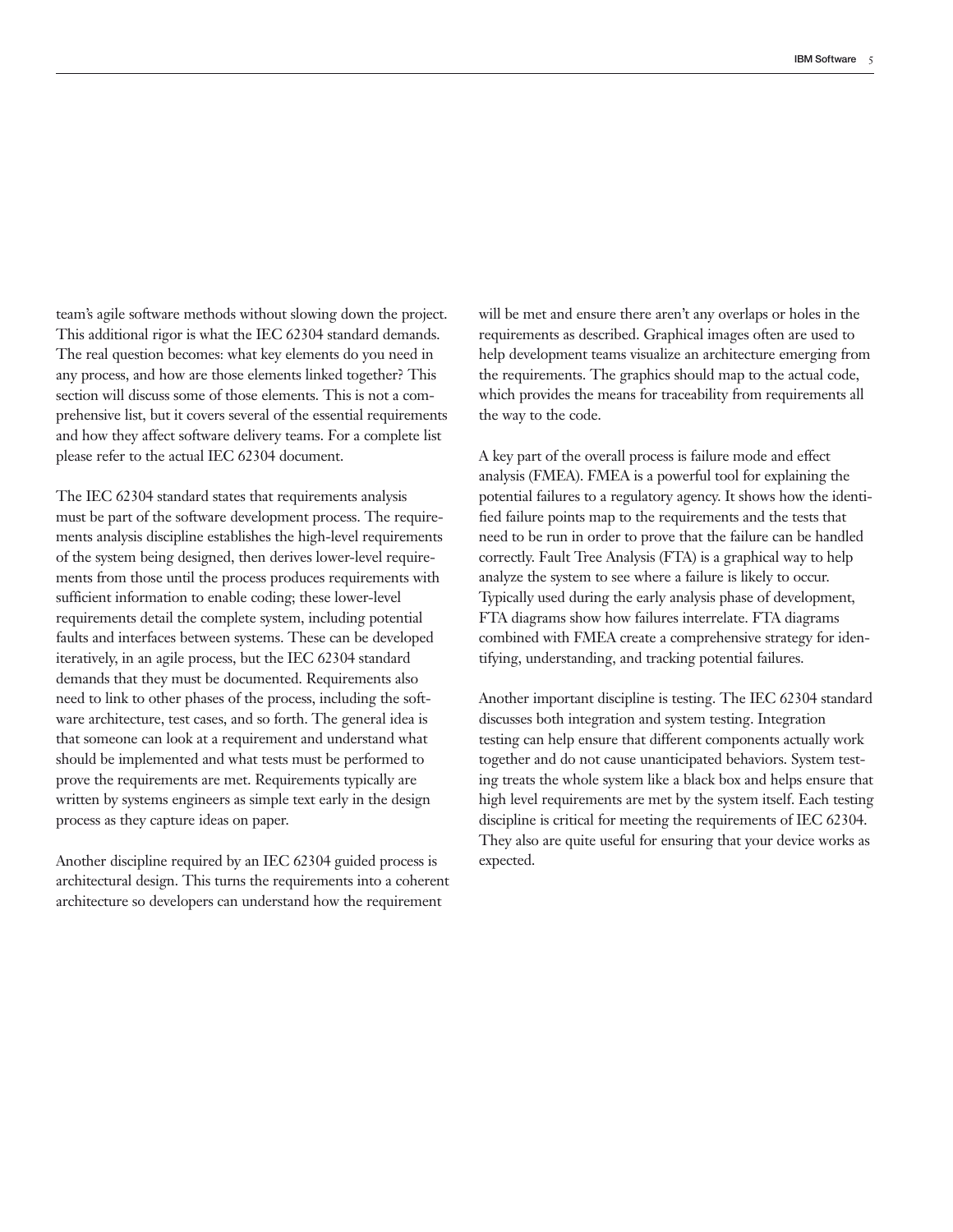While developing reports isn't specifically listed as an IEC 62304 requirement, in the end a report is what needs to be sent to the regulatory agencies. That report needs to contain all the information listed above and explain how they trace between each other to make a comprehensive whole software system for the medical device.

## **Process steps for IEC 62304 compliance**

The techniques described at the end of the previous section are facilitated through software development tools specifically geared for systems delivery, which is often divided into multiple categories: systems engineering, project management, software

engineering, and test management, for example. These categories ideally interconnect across the systems delivery life cycle in performing distinct tasks and creating distinct work products.

Typically, hardware and software teams today use similar processes for development. The standard V diagram in Figure 1 shows the typical stages both teams use for analysis, design, implementation and testing. The challenge is that the teams operate separately, limiting their ability to synchronize key steps. What's more, alignment is hindered by the use of different languages and tools. To achieve rapid co-development and the associated business benefits, the hardware and software processes need to be integrated into a unified process.



*Figure 1:* The typical stages both software and hardware teams use for analysis, design, implementation, and testing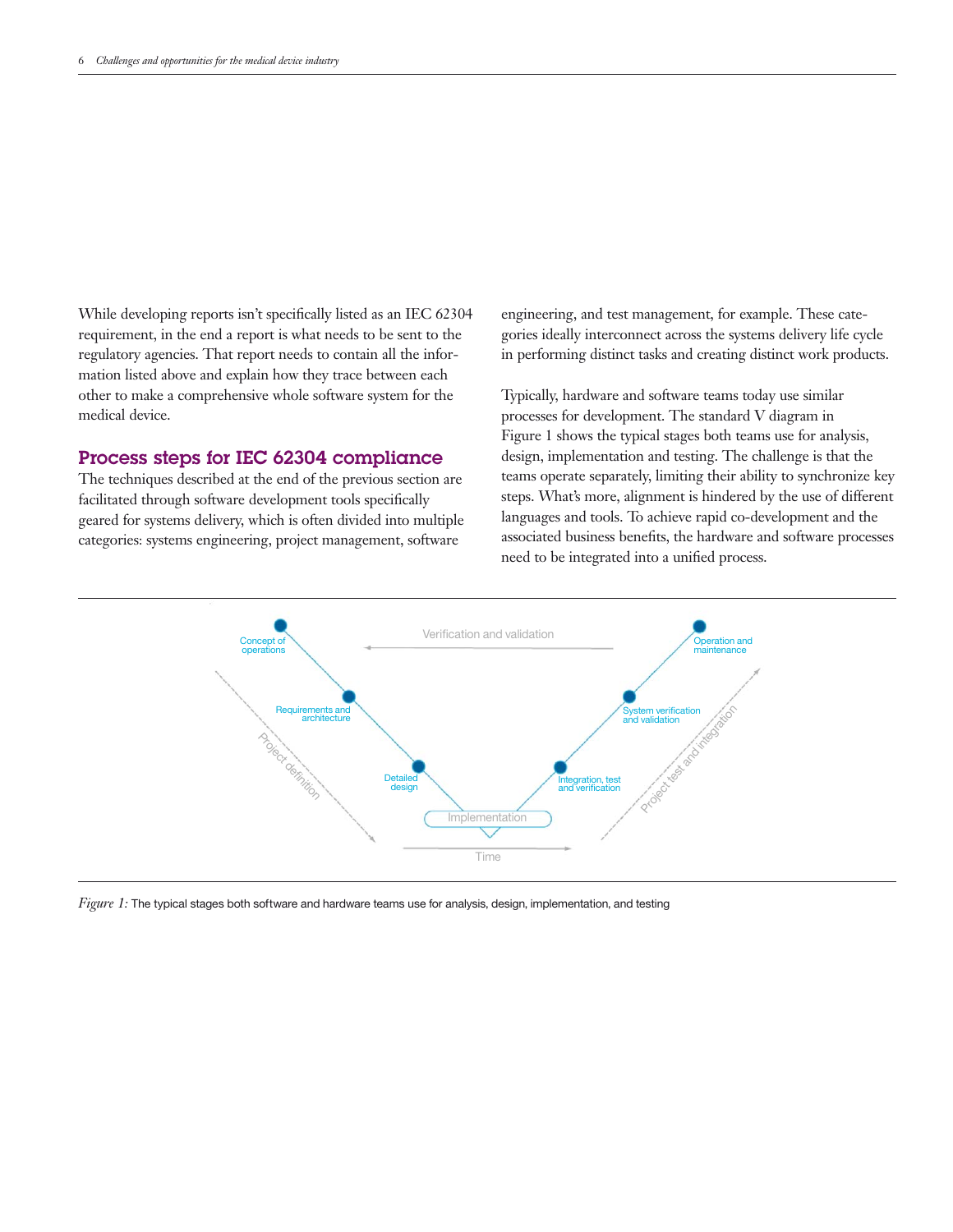This general, ideal process illustrated in Figure 1 provides a kind of map for software and systems development teams to address the needs of a standard such as IEC 62304. Some of this process may be part of your current methods; some portions may be clearly missing; and some may be unclear. The next section describes how to go about your own gap analysis to determine where you need to improve to meet the standard.

### **Performing the gap analysis**

IEC 62304 compliance does not need to slow down your medical device software development. But we do recommend that you perform a gap analysis to see how closely your own process maps to the specifications of IEC 62304. You may eventually hire a third party to help you come into compliance with the new standard, but you should do the gap analysis first, just to take an inventory of your process and its typical artifacts. You may find that your documented process isn't the one you actually follow in practice.

Get started by examining your process on paper. Of course, having a consistent process across groups is helpful for management to understand what is happening. But is this process truly the one you are following? Be honest with yourself, and determine if your departures from the stated process occur across all products, or only some. Try to determine where your software tools are most helpful—where the integrations are strong and consistent across the entire organization; and identify the areas for improvement.

If you aren't meeting your on-paper process, it could simply be that it's good in theory but difficult in practice. Compare both to what the standard requires. Do you follow all the phases of the standard? Do you have the required traceability between the phases?

For example, IEC 62304 standard demands complete traceability. Some organizations use a waterfall process, with traceability only on paper linking requirements to specific locations in the code. This type of tracing can become out of sync with the actual code because, as discussed earlier, software code is by nature "soft" and evolves as development goes on. Therefore, you need some requirements management method that maintains a link to the actual code that addresses each requirement, not simply a line number or some other meta reference.

In the classic waterfall process, requirements are created first, and coding is expected to follow the requirements to the letter. But you need to know how closely the actual code maps to those requirements. Your team may have improved on this mode of traceability with an agile process, which can demonstrate actual requirements being met through frequent testing. Tools with the ability to link through the architecture and support in context help solve this problem, and there are a variety of approaches you can adopt through tool and practice implementation.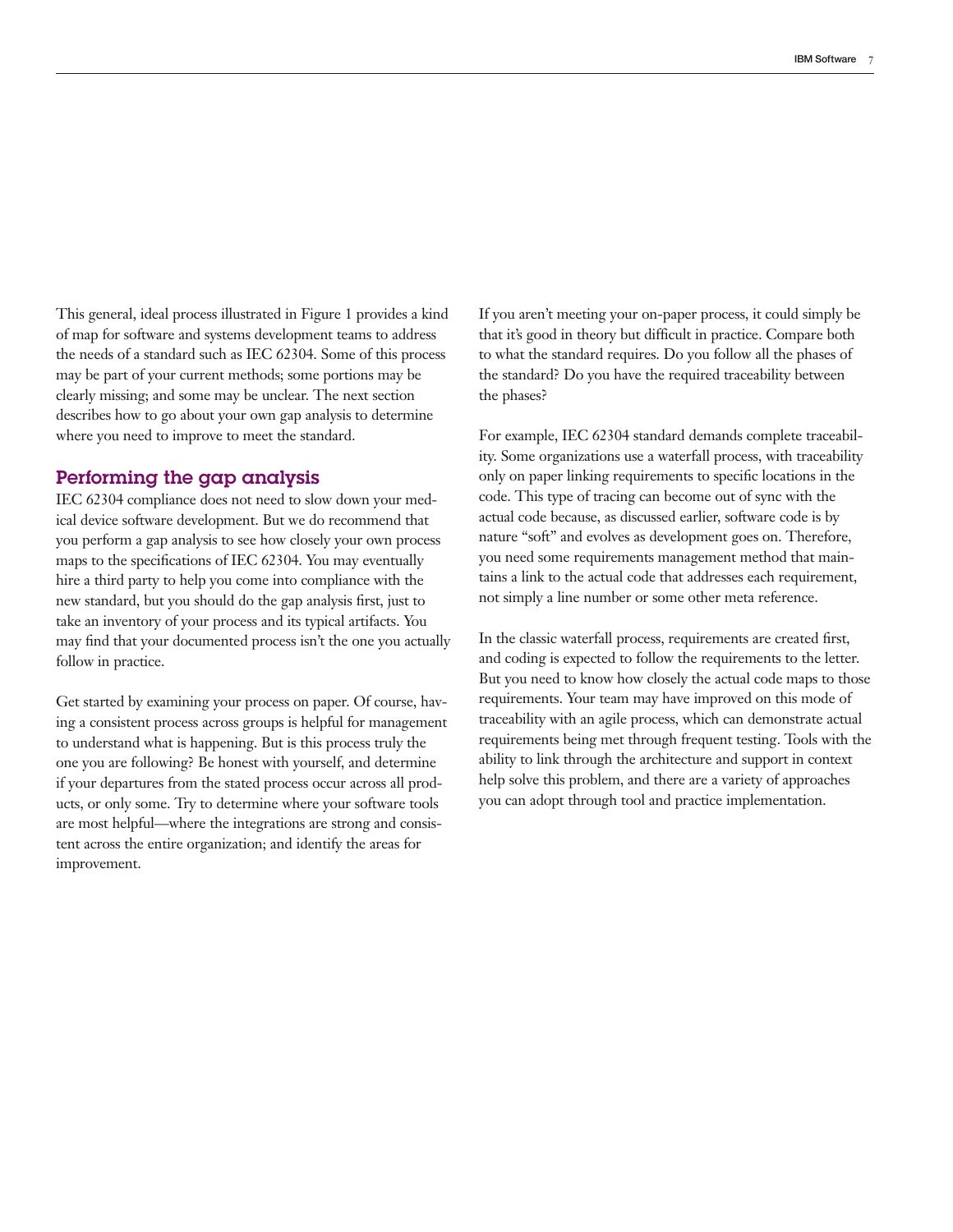You can yourself, in most cases, undertake an initial comparison between IEC 62304 specifications and your actual practices. If necessary, you can then bring in a third party to review the whole process and obtain recommendations for closing any gaps discovered. A third party may recommend changes in your process (even simplifications) as well as recommend specific tools that a) offer strong collaboration across the software development life cycle, and b) are specifically geared to support software and systems delivery.

It is up to your organization to decide what works best, and changes should be carefully considered both in light of the IEC 62304 specification as well as your product delivery culture and history of success. The best tool solutions will be those that assist with incremental adoption of new capabilities to help you avoid wholesale process changes and massive new infrastructure investments.

Let's consider IBM's approach to tooling that can help address the critical needs for IEC 62304 compliance.

#### **Choosing software tools for IEC 62304**

With deep expertise in the design and deployment of embedded software throughout the systems landscape, the IBM Rational organization offers a proven solution to the tooling needs of medical device manufacturers. While a combination of tools from other vendors and open source providers can potentially address some of the needs of software teams working in the medical device arena, we will present in this section the advantages of IBM's comprehensive approach.

#### **IBM Rational Solution for Systems and Software Engineering**

Without integrations across the system delivery life cycle, systems software teams are left to operate in silos. When silos form, product delivery effectiveness suffers. In order to deliver smarter medical devices that respond to changing market needs and standards, systems and software engineering teams must perform efficiently and manage all the life-cycle work products through collaboration. Figure 2 shows how the IBM Rational Solution for Systems and Software Engineering provides this integrated system life cycle management solution. (Note how the arrangement of specific product capabilities in Figure 2 largely instantiates the workflow depicted in Figure 1.)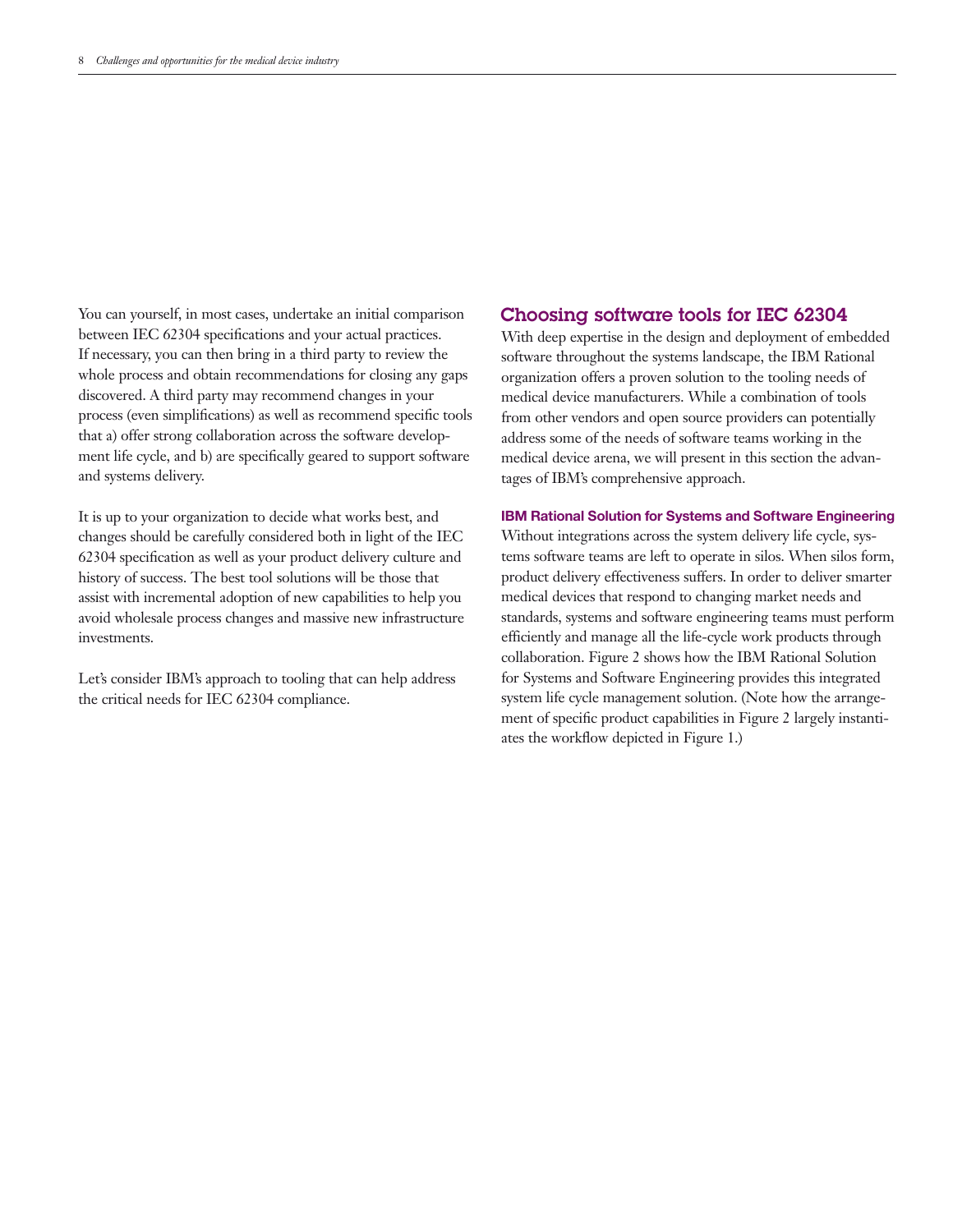

*Figure 2:* IBM Rational Solution for Systems and Software Engineering

The IBM Rational Solution for Systems and Software Engineering offers a comprehensive life cycle management plat form that supports collaborative tasks and helps link the various artifacts developed over the course of the product life cycle. Thi s solution also enacts system delivery workflows and provides task

management capabilities to effectively run the system delivery project, and it is enhanced with support for safety, reliability, and security analysis, mapping to CMMI maturity levels<sup>2</sup>, and supports medical standards IEC 61508 and IEC 62304.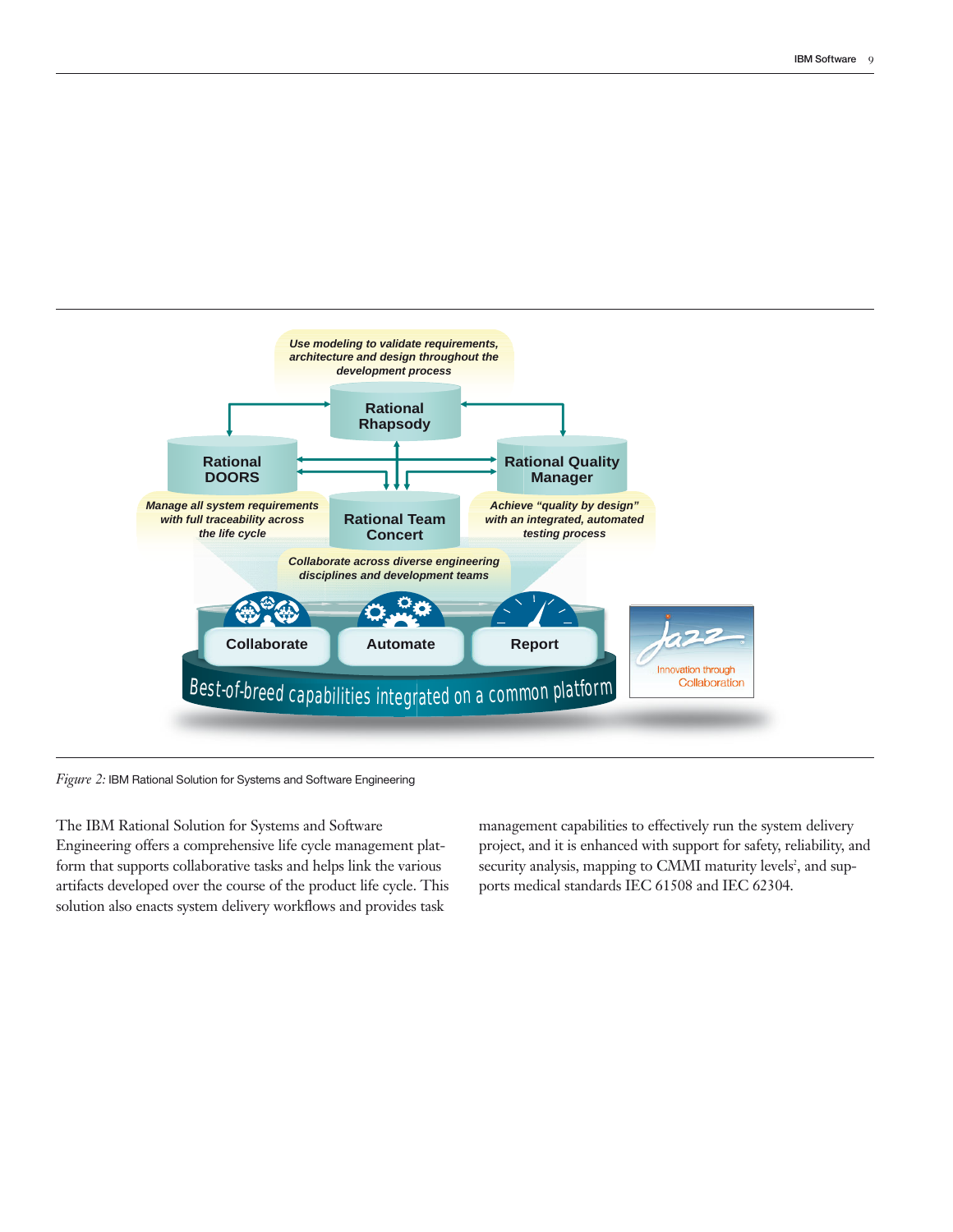Using the specific product sets illustrated in Figure 2, the IBM Rational Solution for Systems and Software Engineering provides an integrated method for the following systems and software engineering team roles:

- **Systems engineers.** The IBM solution provides an integrated and collaborative environment for requirements analysis, architecture management, and work, change and configuration management for teams of system engineers. The leading products are IBM Rational DOORS® software and IBM Rational Rhapsody® software for system engineering tasks, integrated with IBM Rational Team Concert™ software for life cycle management of the work products. The integrations with IBM Rational Quality Manager software provide for strong collaboration with system validation teams from the start of the project.
- **Safety engineers.** This group focuses on safety requirements and assurance. The primary products are Rational DOORS software and Rational Rhapsody software with its Safety Analysis Profile for identifying and classifying hazards, faults and safety measures.
- **Reliability engineers.** This group focuses on the reliability of the system as measured through metrics such as MTBF and availability. The primary products used here include Rational DOORS software and Rational Rhapsody software, possibly in addition to some spreadsheet templates provided with the IBM Rational Harmony™ process content.
- Project, development and test team leads. Rational Team Concert software and Rational Quality Manager software provide work and plan management for system delivery teams across the project life cycle and help with live transparency through collaboration, automation, and reporting to the system delivery work products and project health.
- **Software engineers.** With Rational Rhapsody software integrated with Rational Team Concert software in the Eclipse IDE, the IBM solution provides a software development solution for software engineers. This integrates model driven development using UML with the Rational Team Concert software capabilities for team collaboration, such as model configuration management, work items, change sets and continuous software build support. This solution also provides traceability to upstream system engineering work products in Rational DOORS software and Rational Rhapsody software, or downstream traceability to system integration and validation.
- **Software and system testers.** Rational Quality Manager software provides a collaborative environment for test planning, construction and execution supporting continuous testing as part of the software engineering teams, as well as test management of system validation and acceptance testing. IBM Rational Test Lab Manager software can help improve the efficiency of system test labs and manage how resources are requested and provided.

#### **Integrations help provide collaboration and traceable requirements**

The IBM Rational Solution for Systems and Software Engineering is integrated on the IBM Jazz™ platform for collaborative software delivery. Uniquely attuned to global and distributed teams, Jazz can help transform software delivery by making it more collaborative, productive, and transparent. You can think of Jazz as an extensible framework that dynamically integrates people, processes, and assets associated with software projects. Unlike the monolithic, closed solutions of the past, Jazz is an open platform that supports the IBM Open Services for Lifecycle Collaboration (OSLC) initiative<sup>3</sup> for helping improve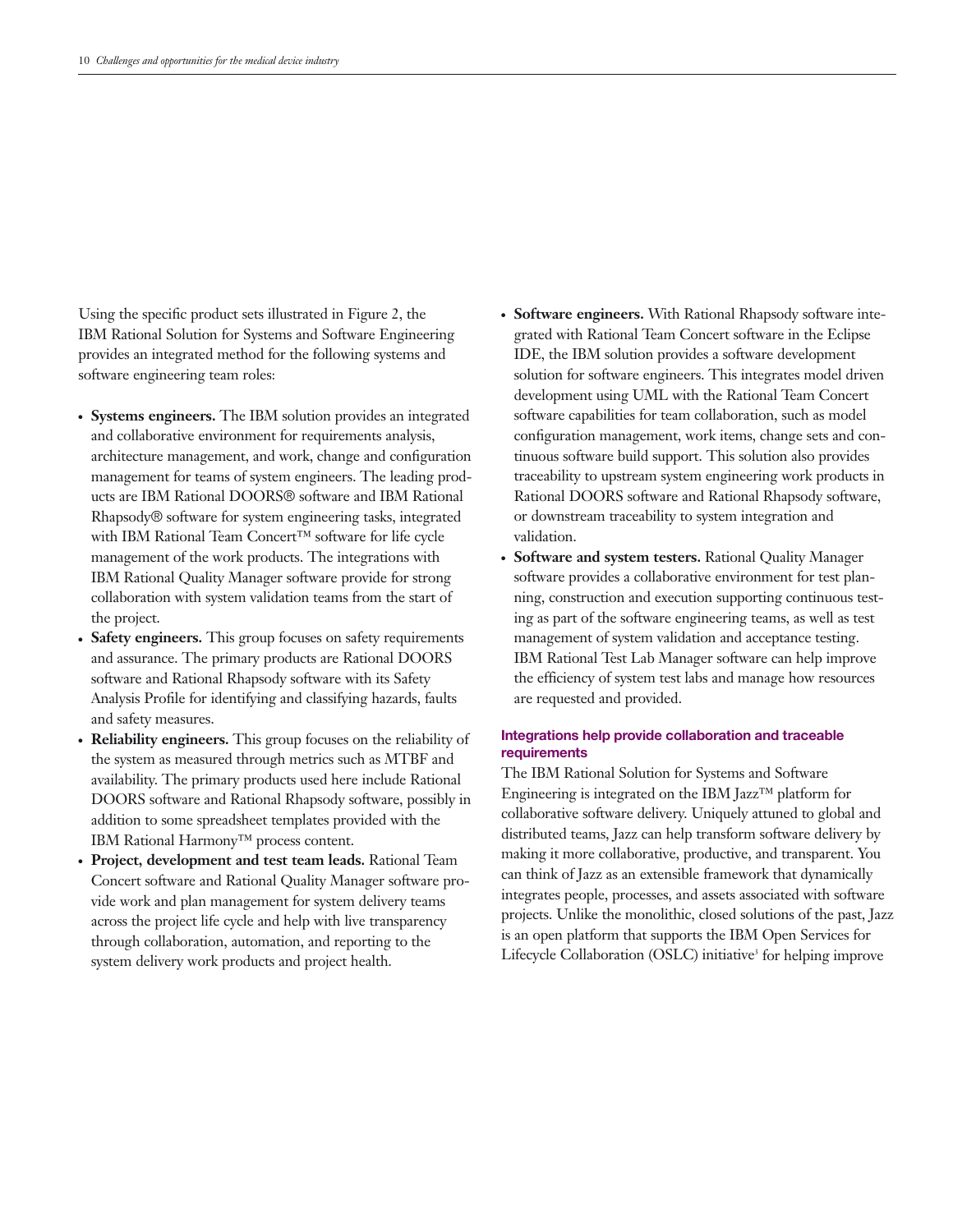tool interoperability. Products built on the Jazz platform can leverage a rich set of capabilities for team-based software and systems delivery.

Rational DOORS software provides a comprehensive requirements management capability for the IBM Rational Solution for Systems and Software Engineering. It manages stakeholder requirements, system requirements, and decomposed subsystem requirements that engage stakeholders, system engineers, software engineers and testers in a collaborative requirements process.

Together with the Rational Rhapsody and Rational Team Concert applications, Rational DOORS software supports the system engineering teams to capture and link system and stakeholder requirements. Integrating with Rational Rhapsody software, the system requirements are linked to elaboration and specification of use-case and executable requirements models.

#### **Rational Publishing Engine and Rational Insight software**

The IBM Rational Publishing Engine application automates the generation of documents, formal reviews, or regulatory compliance and helps to improve productivity and reduce risk and cost. Rational Publishing Engine software integrates with the IBM Rational Solution for Systems and Software Engineering and generates composite documents from the system life cycle repositories. This powerful facility allows you to create custom reports for submission to certification agencies. In essence, the Rational Publishing Engine software can make life easier for development teams, especially to sell across different countries and regulatory agencies.

IBM Rational Insight software adds performance measurement and analysis to the management and reporting solution, which helps improve process performance through reports and dashboards.

#### **Conclusion**

A developer immersed in the details of code recently written may have a very clear sense of how that code addresses a specific requirement. But even brilliant code that is not well-documented won't meet the specifications of IEC 62304, since a new level of traceability between requirements and code is now demanded. Yet, your brightest developers may detest the need to demonstrate this traceability, since it has little to do with the ingenuity they have brought to bear on their various coding assignments. That's why it is vital for your tools themselves to show these connections automatically. This can alleviate manual reporting and dramatically reduce the possibility of human error that invariably is part of a manual process.

An improved process, based on the principles of agile development and the added strengths of modeling, architecture, and sophisticated requirements management capabilities, gives your teams the process rigor needed to meet the IEC 62304 standard. With automated reporting, this process also makes it far easier for your sales teams or those in charge of handoffs within the supply chain to demonstrate IEC 62304 compliance.